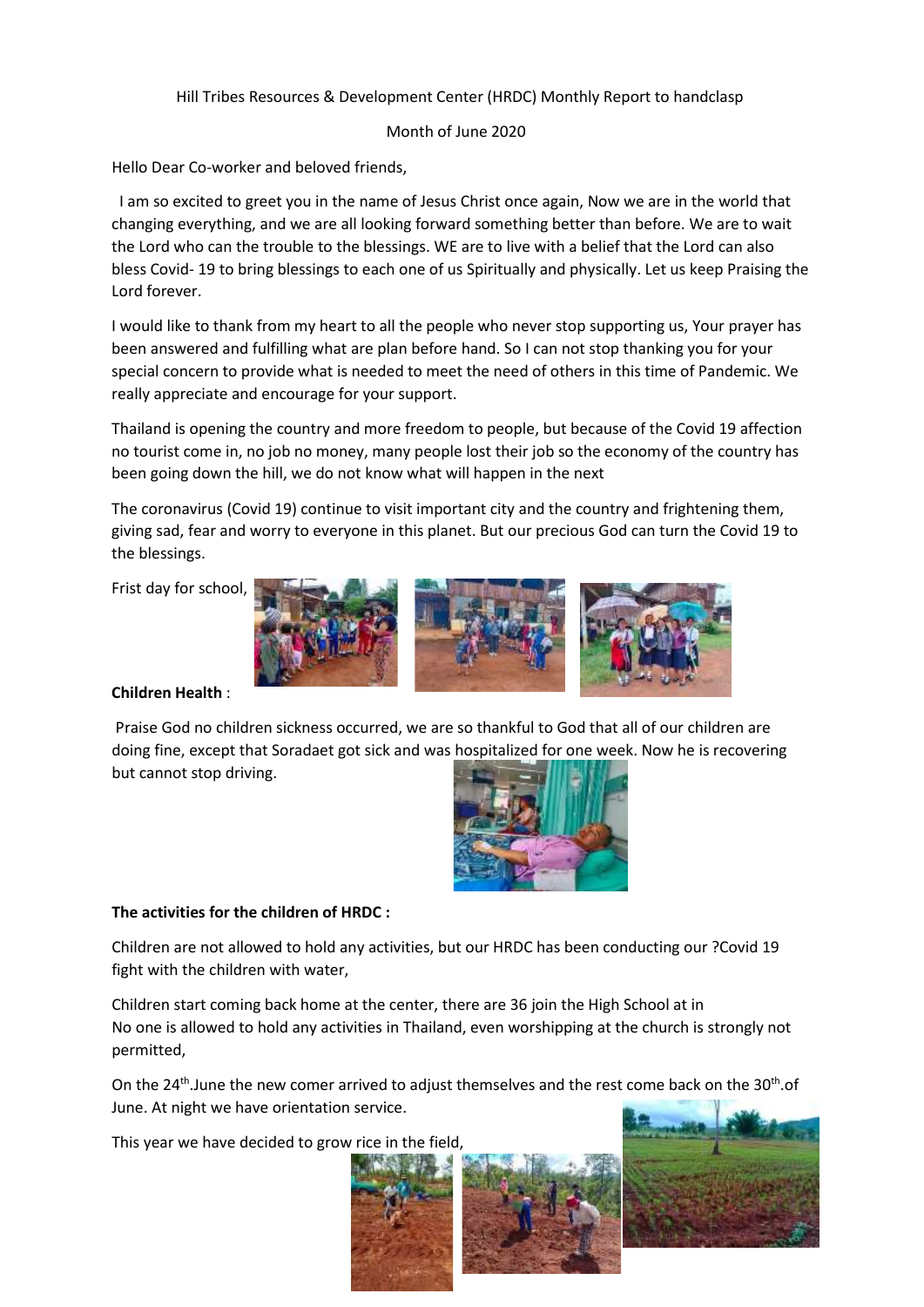Chaemluang school call a parents meeting at school.



One of our students from Chaemnoi her name is Darunee got married on 13 Jun 2020 at Chaemnoi Church ,she has graduated on the subject and work at private school and her husband also a teacher.



COMMUNITY :

WE praise God that we are able to visit another village till 26<sup>th</sup> June 2020, so altogether we have visited Kiaupong, Ban Mai, Chaemluang, Naklaethoi, Hwuihpha(Mae Nam Khiau) Kiauphaphet, Maedet and Hwuihpooling. We are so thankful to all the donors who make this Covid 19 fight can completed soon, without your support we will find so difficult, your giving heart really encourage us.



Attended the funeral at Chaemnoi, our formers students name Sila, Gosoycho and Phuangchamphoo, children used to live at the center and do helped the center after they finish their college have loss their mother.



Visitors or visiting :

Mae La oop Health Care Center visited the center to see everything is o.k. or not.



Time to time parents and former students visited our center.

Visited the different villages join their Worshipping to share the Good News with them. We are so thankful for making us to be able to visit the churches and children family to spend time with their

family that we got to know more about them.